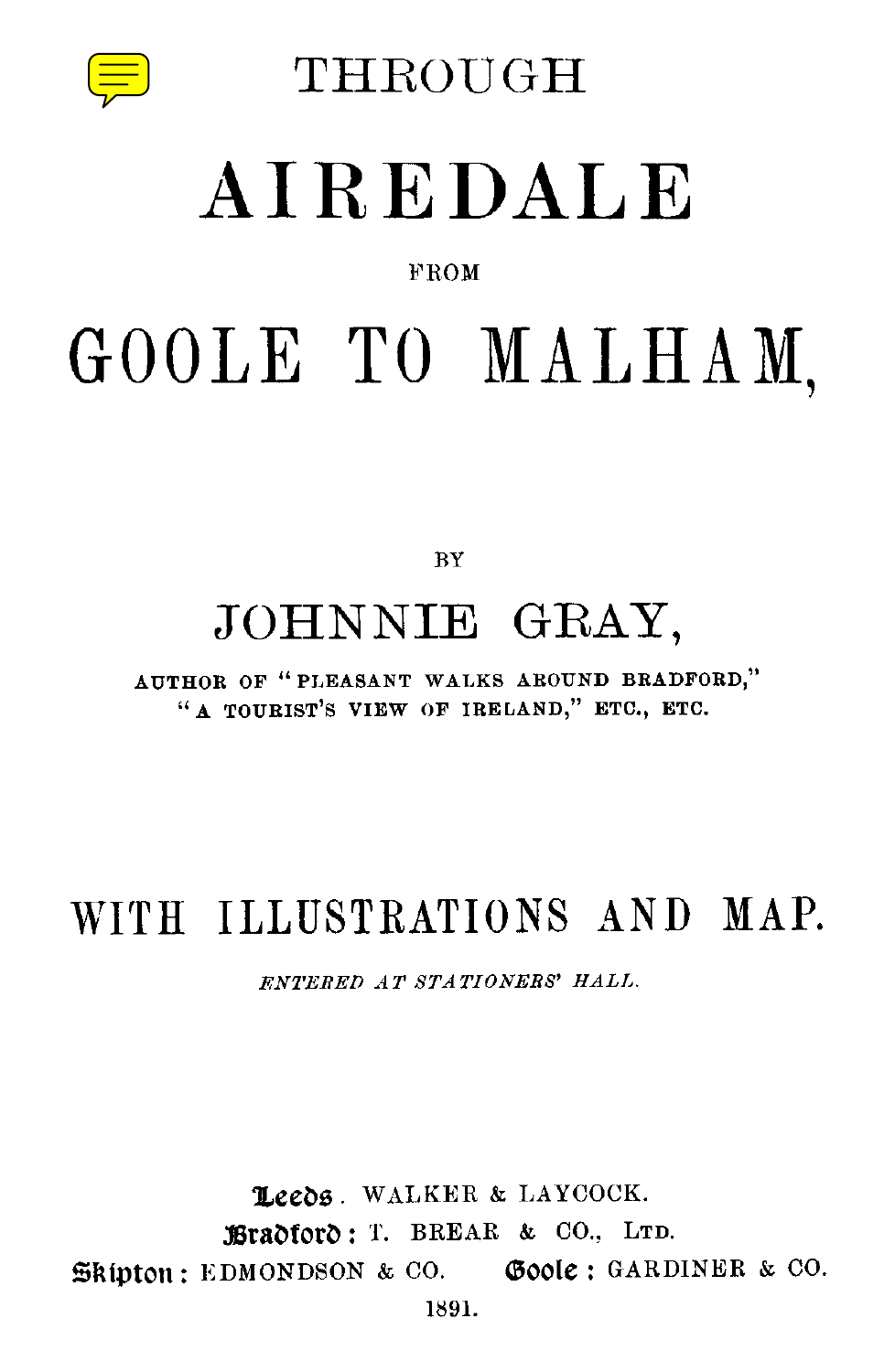

#### **PREFACE.**



S a native of the district comprised in the following pages, the author has been long intimate with the greater portion of the country described.

Considering the number of books there are relating to our other Yorkshire dales, it has long remained a matter of surprise to him, as no doubt to many others, that Airedale (none the less noteworthy) should not have been similarly distinguished. In order, therefore, to provide a book separately dealing with the whole of the Aire valley, he has traversed the entire area from the fall of the river near Goole, upwards to its source at Malham, noting everything of interest on either bank, besides a large tract of country around the principal places. The value of such a work must be obvious, as all the Yorkshire valleys differ, often very conspicuously, alike in their ethnic and physical aspects, and Airedale, in common with the rest of our dales, has its own special features and characteristics. Abounding in old special features and characteristics. market-towns, pleasant villages, castles, monasteries, and other famous buildings, in historical events, and in its natural history and landscape scenery, arising from the great diversity of its rock formations, it is certainly in no way inferior to any other of our great Yorkshire dales.

Although Airedale on the whole has been unjustly neglected, yet there are several places in the Dale which<br>have their local and indeed valuable histories. Of the have their local and indeed valuable histories. majority of places, however, little or nothing has been written, and especially of the hamlets and the country and scenes of interest around them, it may be said that these have remained practically a *terra incog*, even to a very large proportion of the inhabitants themselves. To such places proportion of the inhabitants themselves. and objects, especially in the upper Dale, hitherto unnoticed, more attention has been given, and, wherever possible, published history, derived from an infinitude of sources, has been supplemented, and new facts, data, and other interesting particulars introduced.